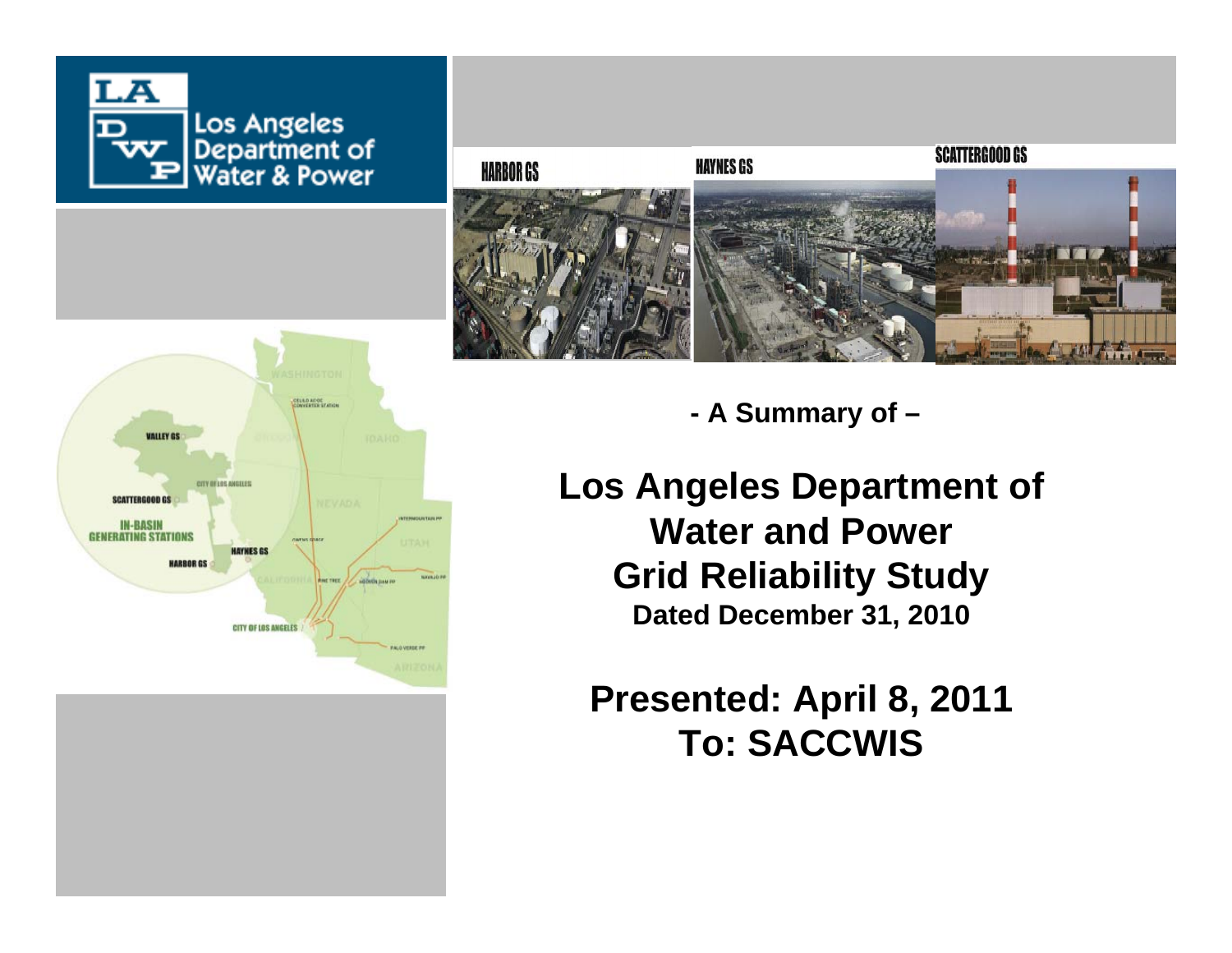

## **Who are we ?**

•Municipal Utility

- Obligation to serve
- 1.4 million customers, serving a population of 4 million
- Vertically Integrated Generation, Transmission, **Distribution**
- Own Balancing Authority
- Local generation for Los Angeles includes 4 large generating stations, 3 use ocean cooling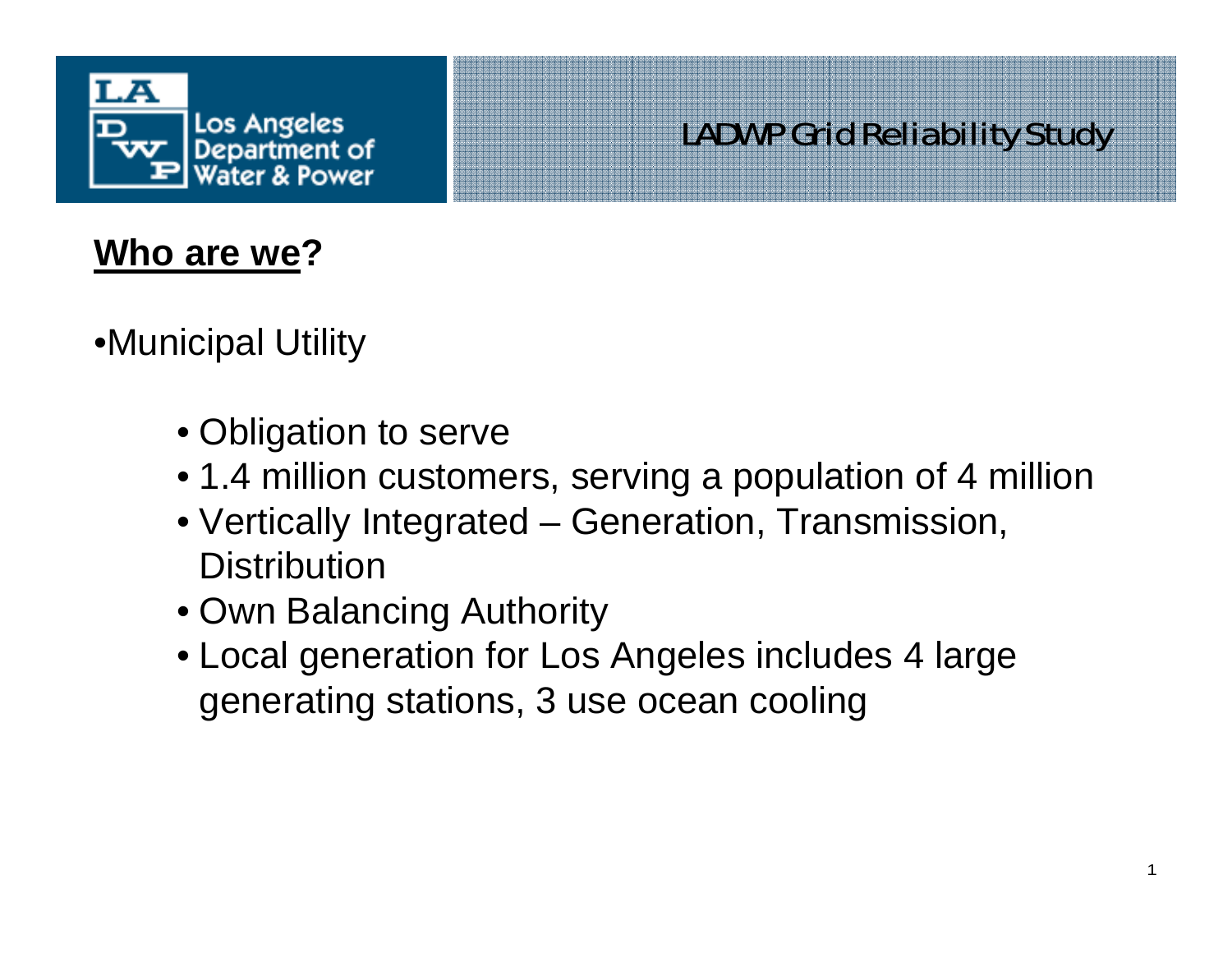

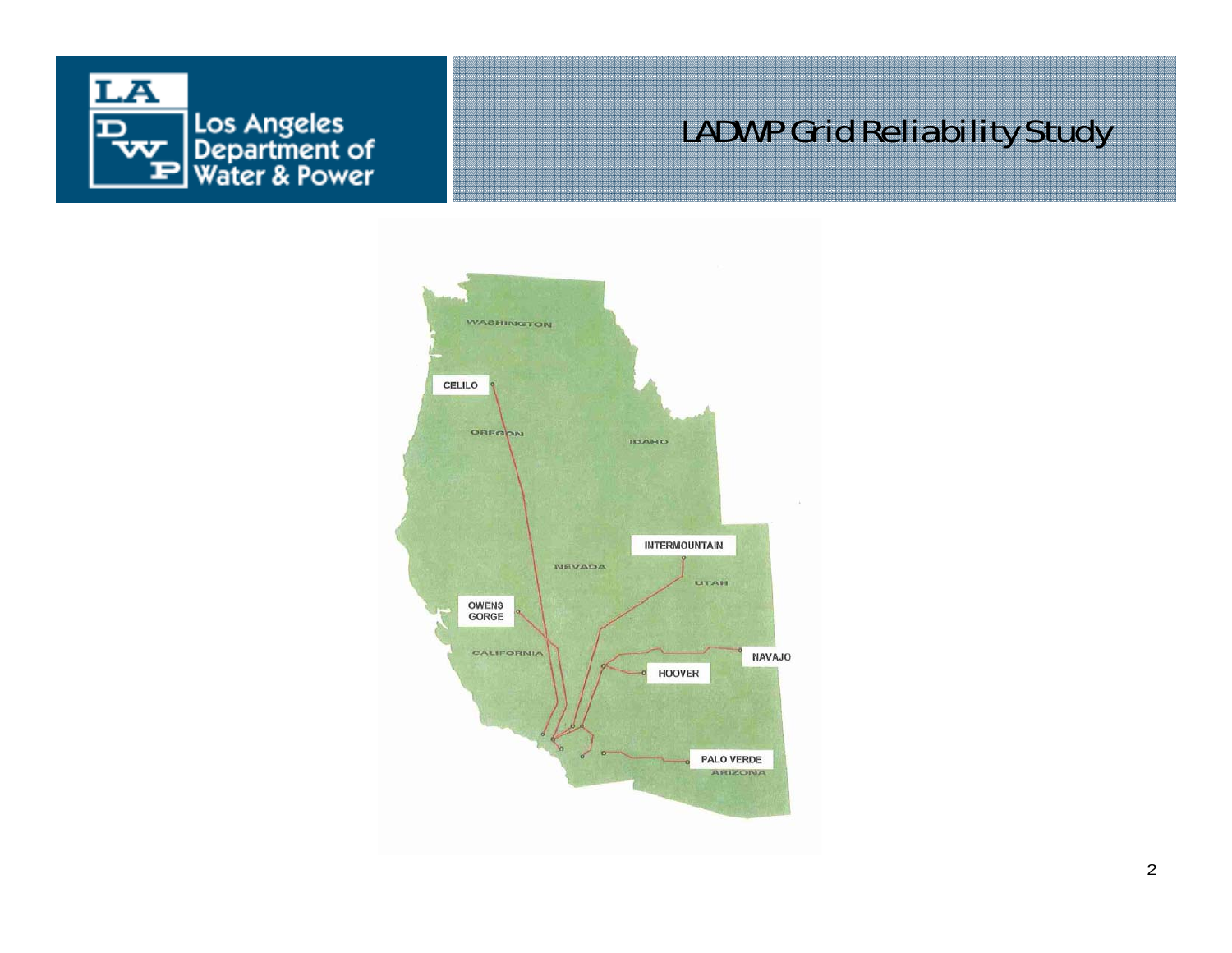

POWER SYSTEM DIAGRAM

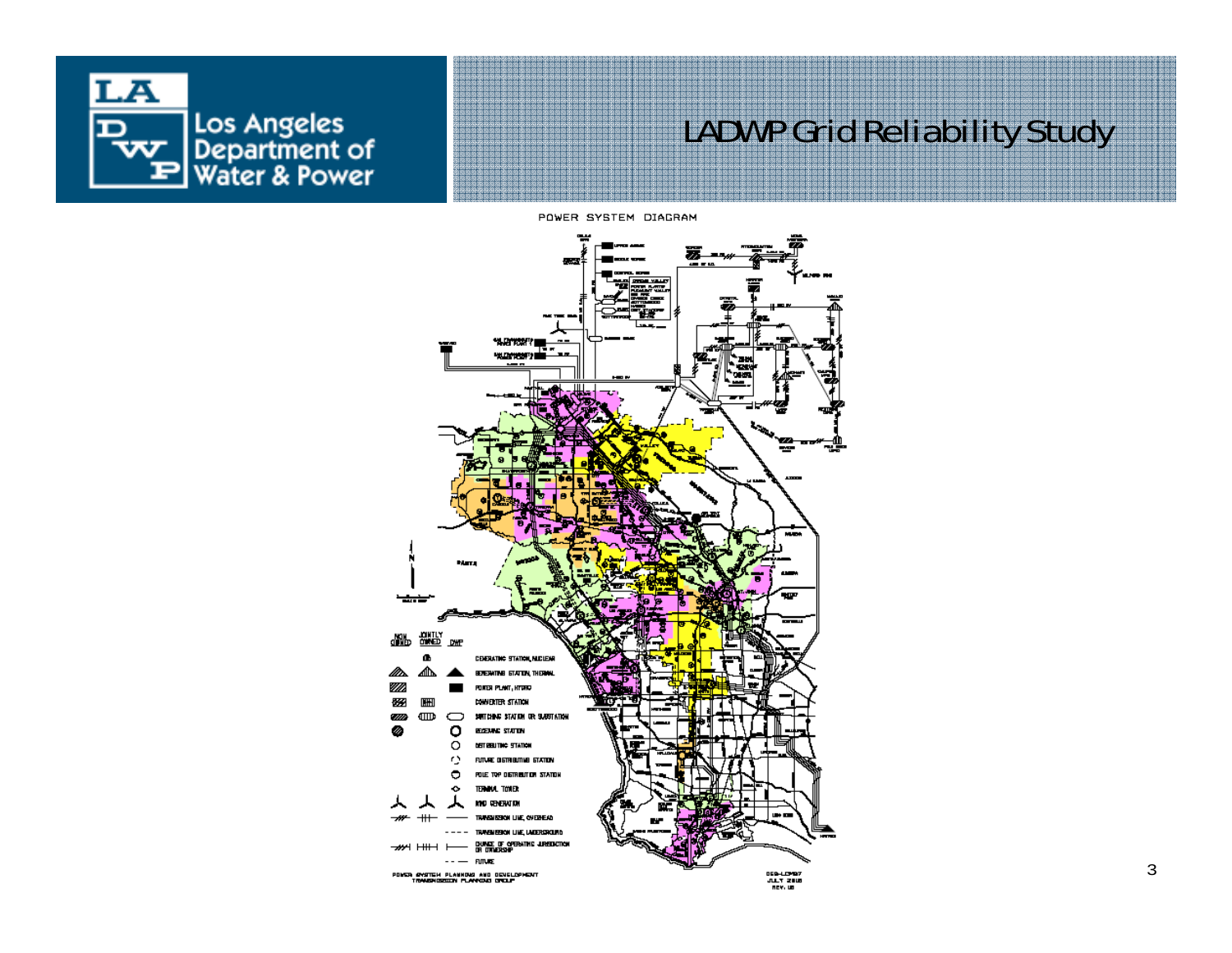

#### **What is in the Study?**

Local generation requirements to meet the NERC/WECC reliability standards and prudent utility practice.

#### **1. Resource Adequacy**

*Local resources for reserve requirement / Peak demand forecast*

#### **2. Reliability Assessment**

*Assumptions / Criteria / Results / Critical Contingencies*

#### **3. Study Procedure**

*Objective / Process / Criterion / Voltage and dynamic stability*

#### **4. Load Forecast and Power Reliability Program (PRP)**

*Load forecast / PRP*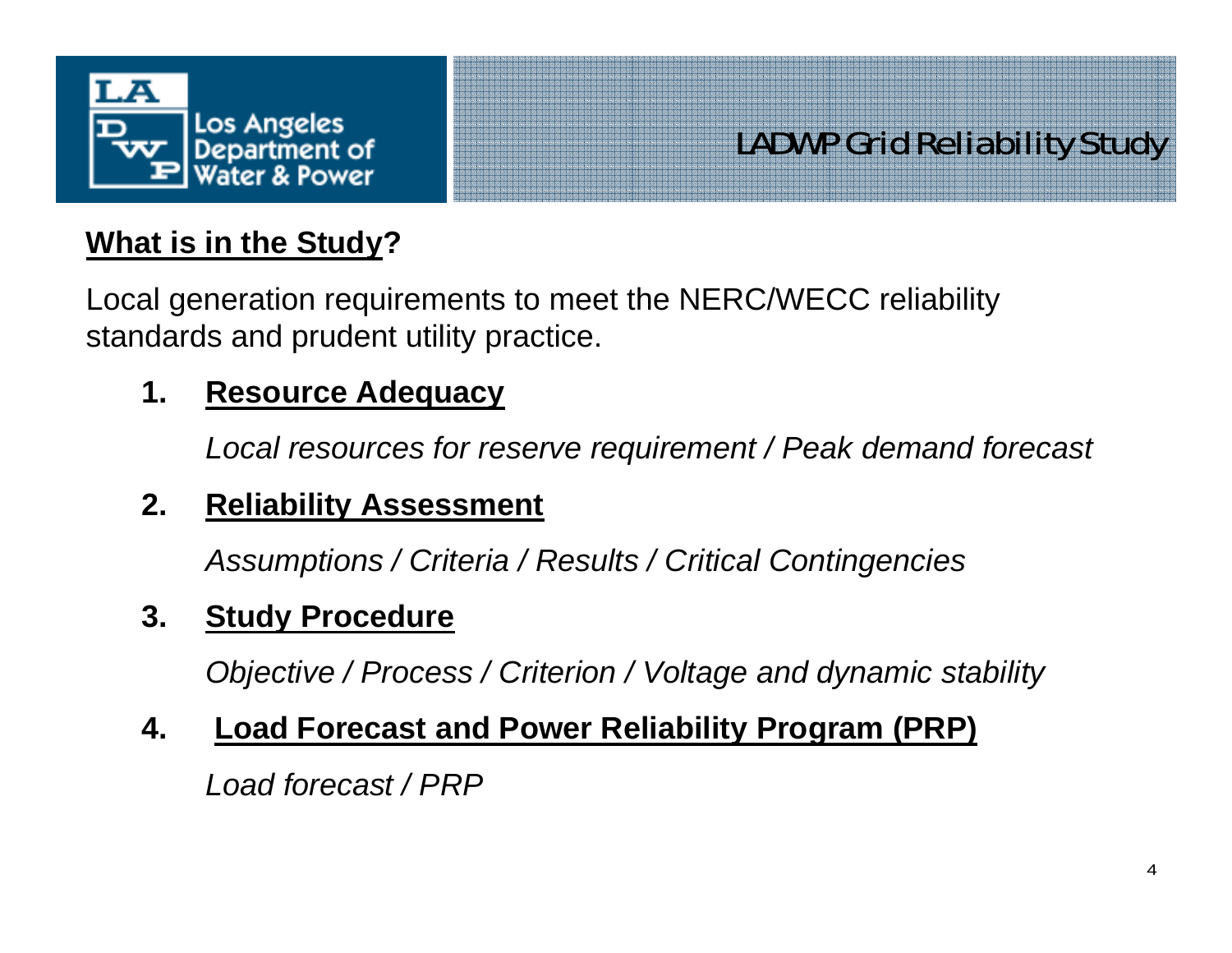

### **What does it mean?**

**1. Resource Adequacy:**

*Local resources for reserve requirement / Peak demand forecast*

- •**Resources – Generation and transmission**
- •**Operational Reliability – Reserve Requirements**
- • **Planning – Peak Demand Forecast & Transmission Configuration**

**Bottom line: As located and configured, the current generating units and transmission lines will meet the forecast demand and reliability requirements in 2011.**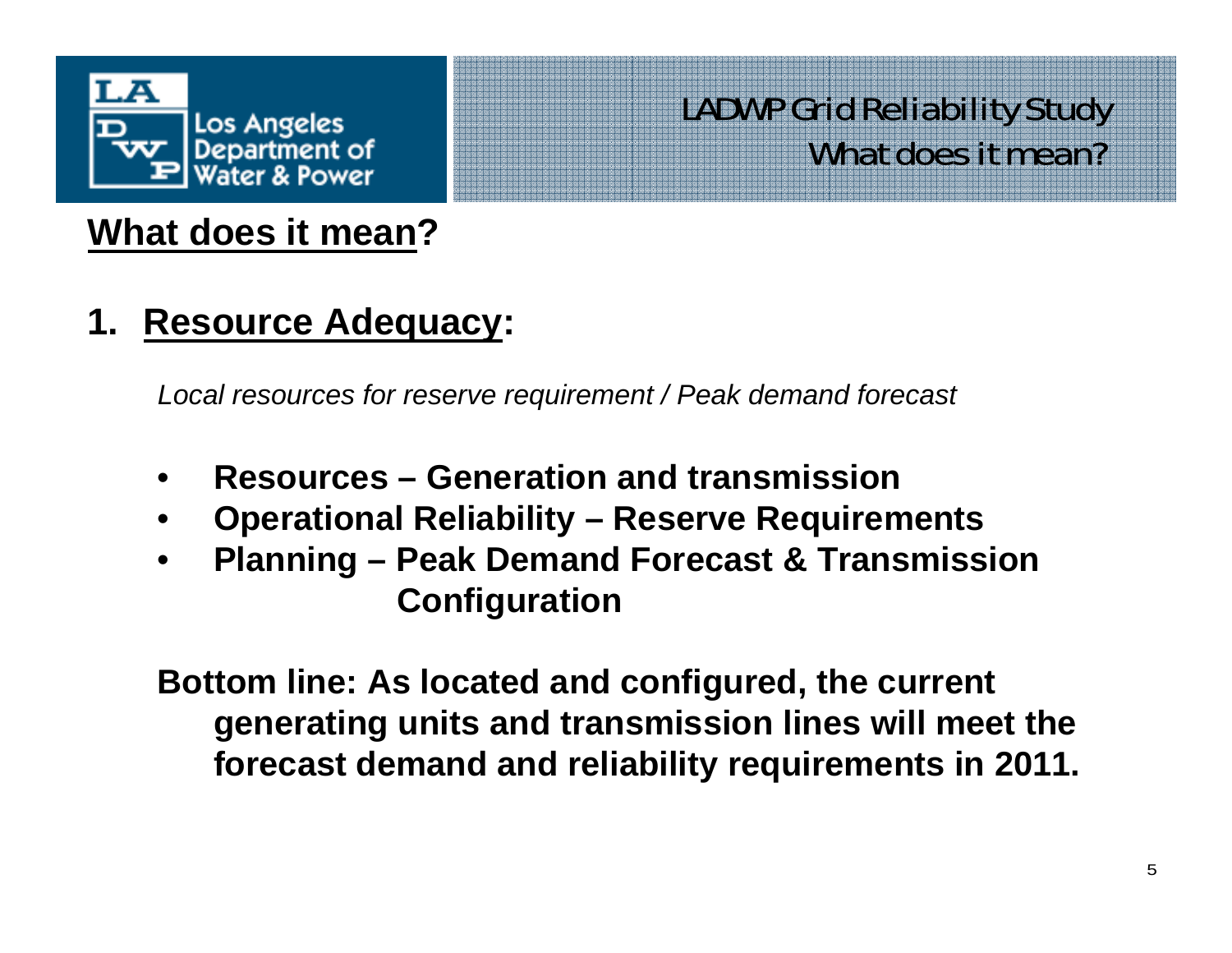



Examples of how transmission growth is limited by residential and industrial growth along current right of ways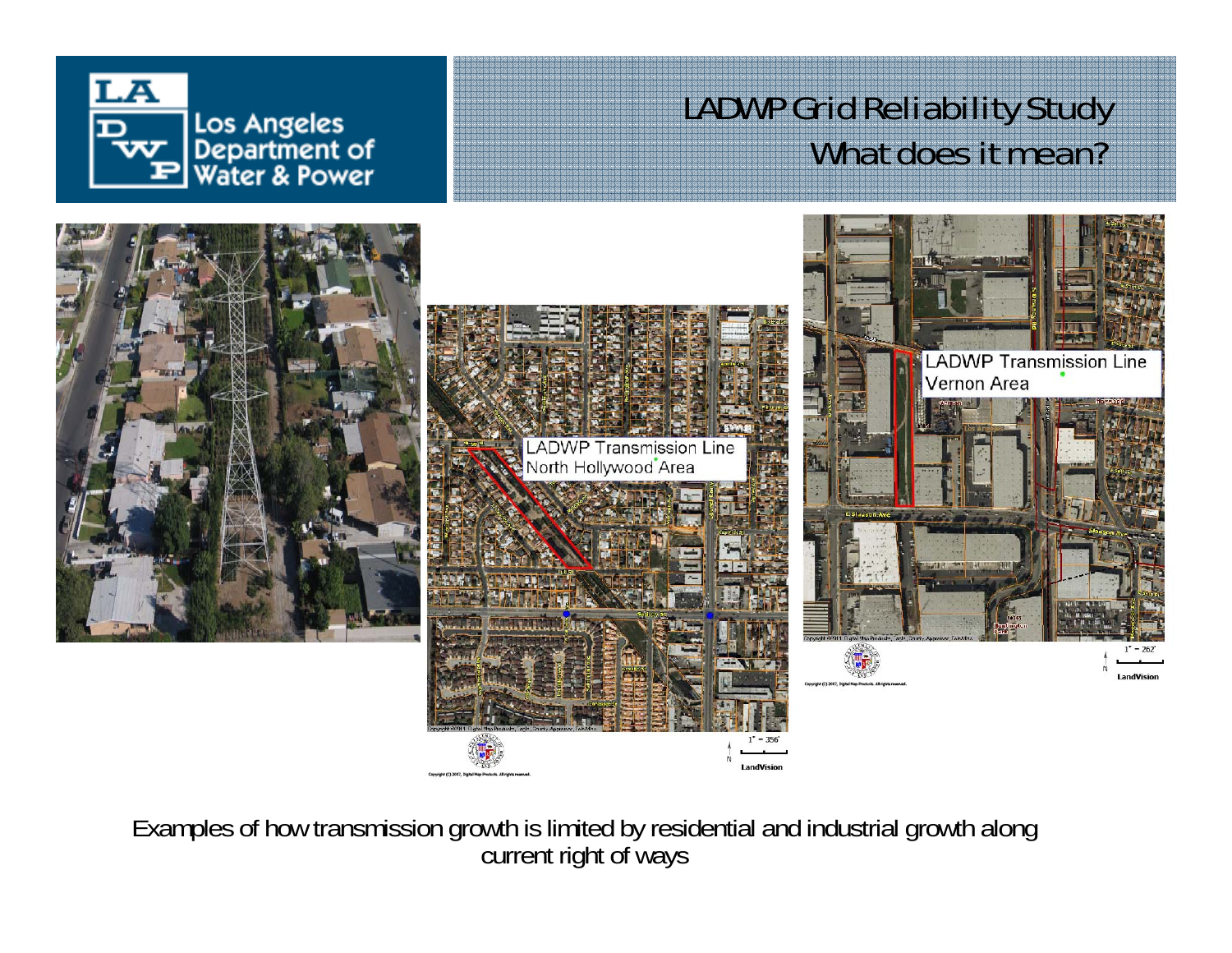

## **2. Reliability Assessment**

*Assumptions / Criteria / Results / Critical Contingencies*

When performing a reliability study, the 3 basic criteria are:

1. **Pre-contingency** – All circuit loading are less than their continuous ratings and all voltages are normal

2. **Post Contingency** – Following the worst contingency (generation or transmission) no circuit loads beyond its emergency rating and no voltages fall below 95% of normal

3. **Recovery** – Following the contingency, sufficient generation must be available to relieve loading on all circuits to their continuous rating and restore voltage to normal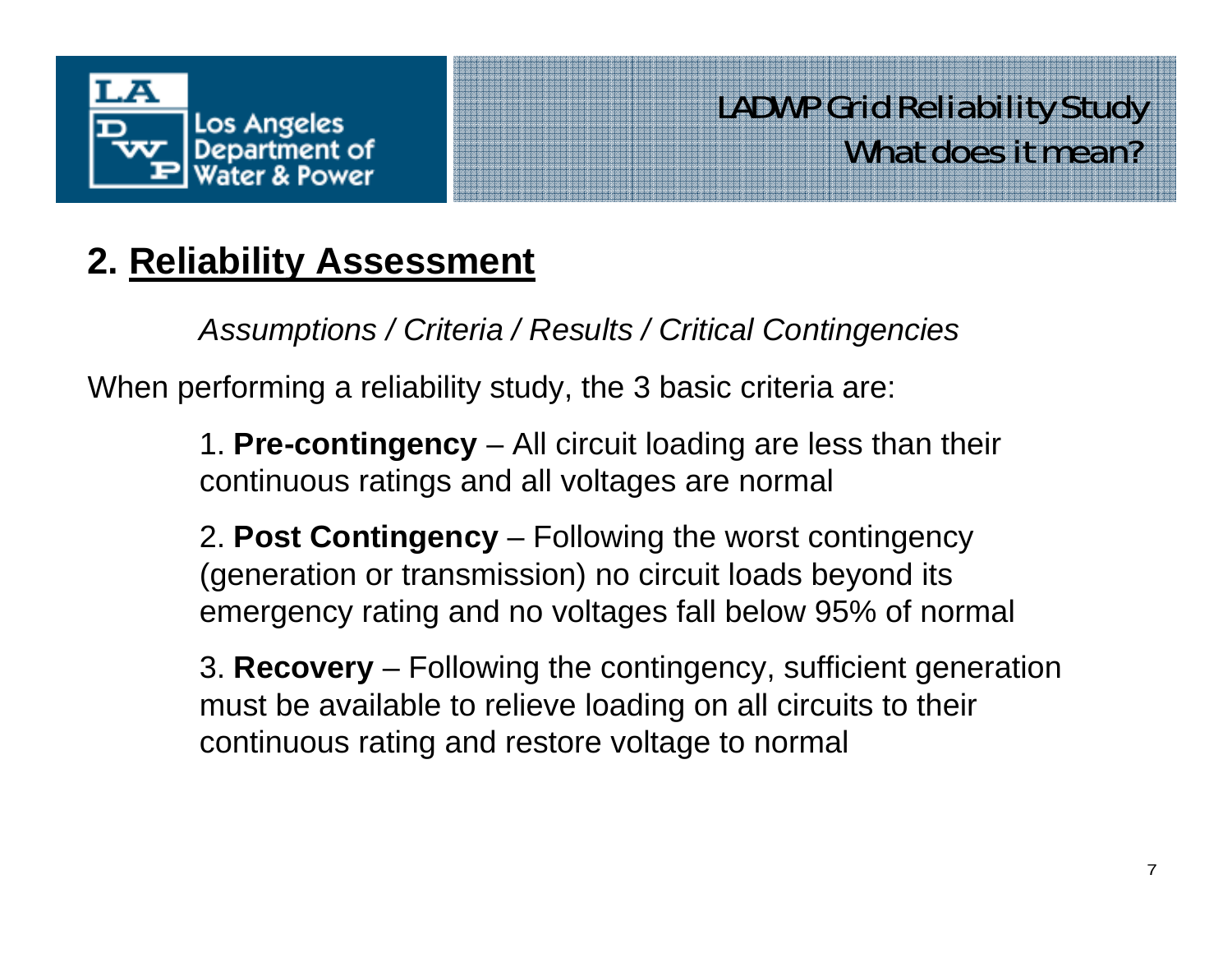

## **2. Reliability Assessment cont.**

*Assumptions / Criteria / Results / Critical Contingencies*

Generation requirements:

**Pre-contingency** – Generation required before the event

**Post Contingency** – Additional generation after the contingency event

**Location** – must be properly located and available in the power system to meet reliability requirements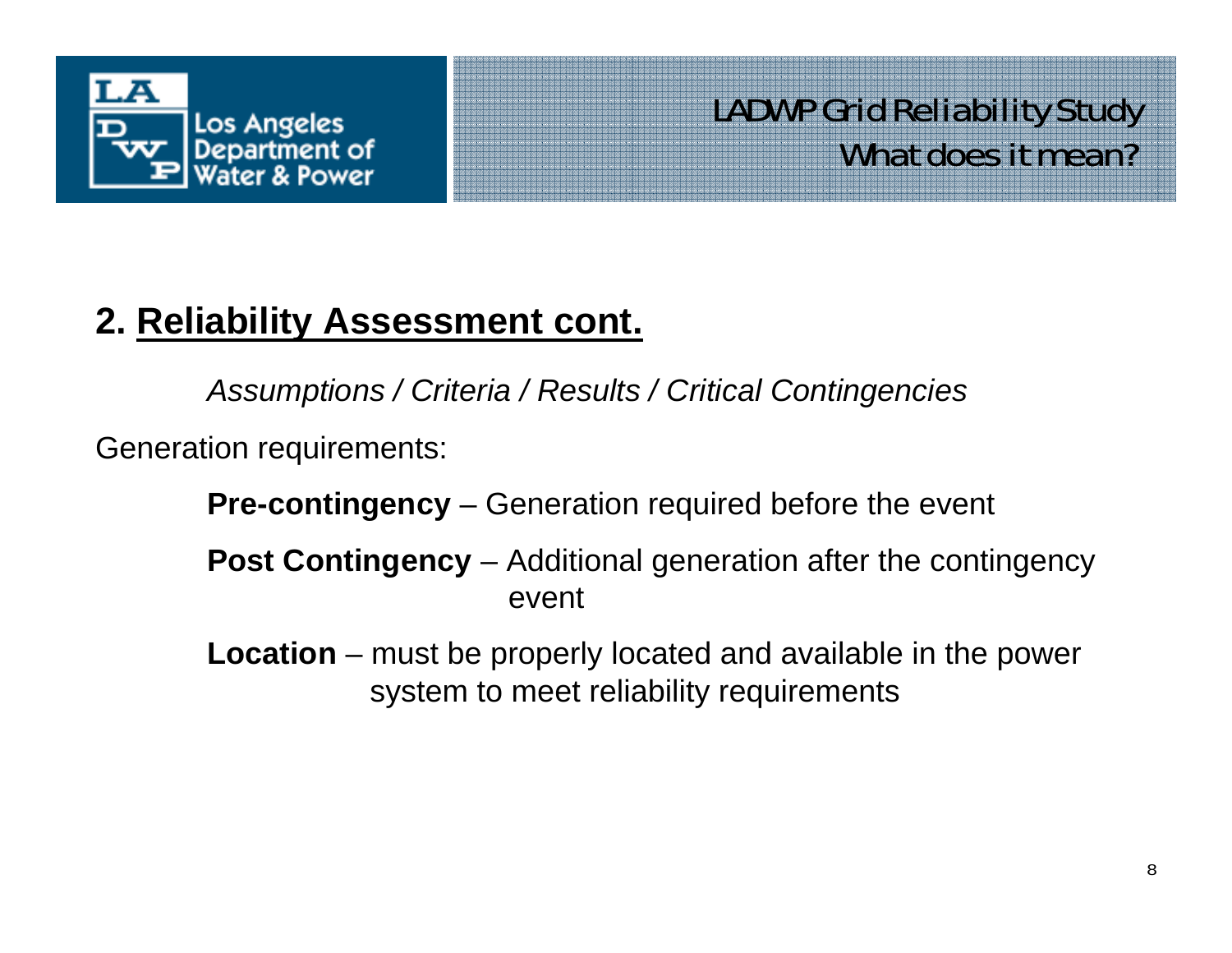

## **3. Study Procedure**

*Objective / Process / Criterion / Voltage and dynamic stability*

Process – Using a power system model, we:

- Run a battery of transmission and generation contingencies (a loss event)
- • Identify the worst single generation and transmission contingencies
- Determine how to restore the system to normal
- Identify the minimum generation (and its location) necessary to meet the reliability criteria.